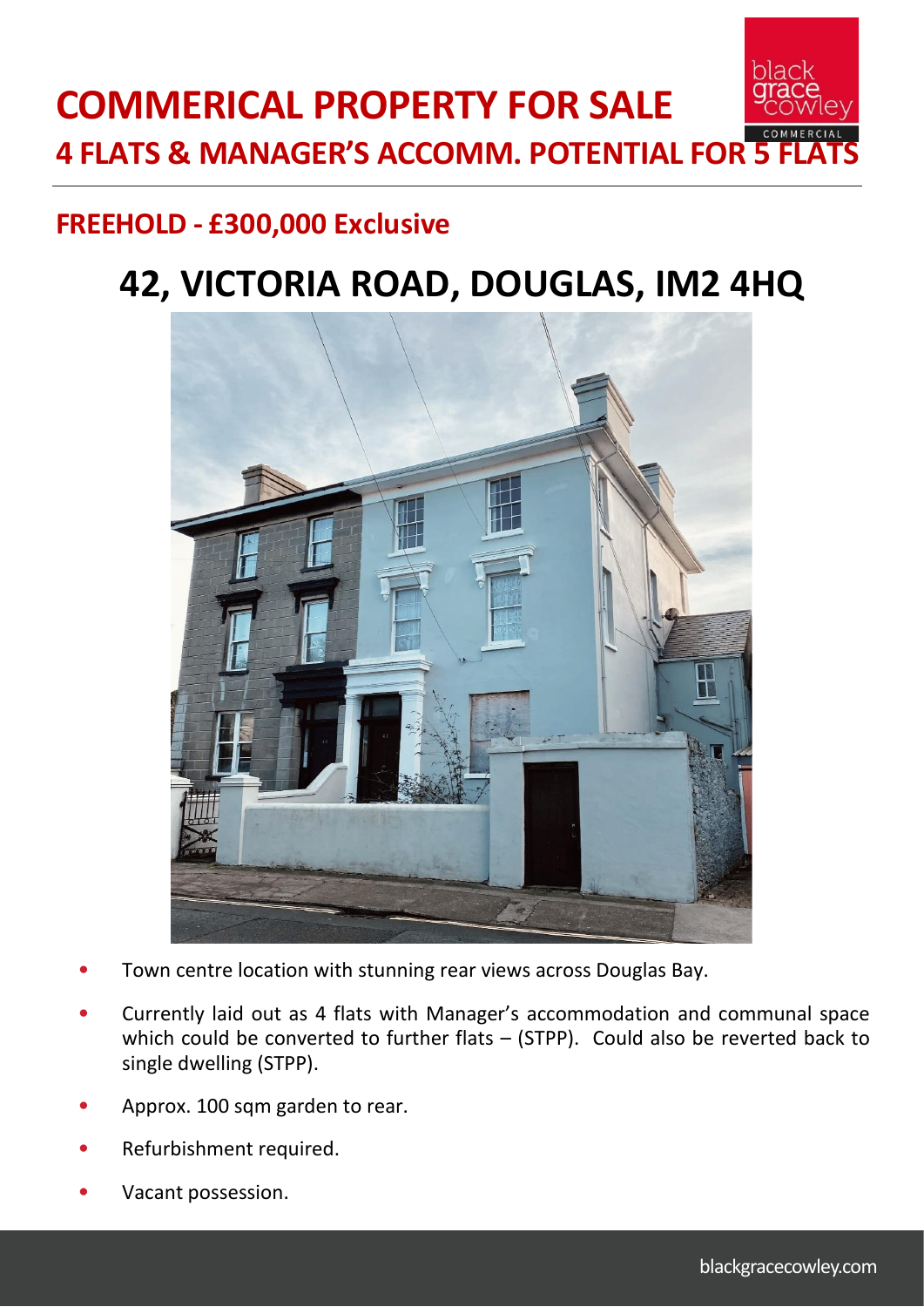#### **DESCRIPTION**

A great opportunity to purchase an attractive period style property. It has last been used by a charity as flats with live-in manager's area and communal areas in the basement – which potentially could be converted to further flats. The upper floors comprise of 3 flats.

Alternatively, there is the potential for reversion back to a Residential dwelling subject to planning approval. Large rear garden with fabulous views across Douglas Bay.

### LOCATION

Travelling towards Onchan along Douglas Promenade, turn left up Broadway, turning right onto Victoria Road at the traffic lights. Continue along where No.42 can be found on the right hand side just after the left turn to Princes Road.

#### ACCOMMODATION

#### **BASEMENT FLOOR**

- Stairs down to Large kitchen  $-$  253 sq ft  $-$  can also be accessed directly from front via external steps down.
- $\bullet$  Cloakroom  $-40$  sq ft
- Lounge with porch to rear garden 160 sq ft
- Rear Bedroom 95 sq ft
- Rear Toilet 21 sq ft

#### **GROUND FLOOR**

Large entrance hall leading to: **Flat 1:**

- Rear Bedroom 130 sq ft
- Rear Lounge 164 sq ft
- Rear Kitchen (with bathroom off) 81 sq ft
- **(Separate from Flat)**: Front Lounge with Bathroom – 230 sq ft



## **FIRST FLOOR**

- **Flat 2:**
- Front Lounge 124 sq ft
- Front Bedroom 85 sq ft
- Front Bathroom
- Front Kitchen 48 sq ft **Flat 3:**
- Rear Kitchen  $-72$  sq ft
- Rear Lounge 182 sq ft
- Rear Cupboard
- Rear Bedroom 96 sq ft

#### **SECOND FLOOR**

**Flat 4:**

- Front Bedroom 177 sq ft
- Small front Bedroom 74 sq ft
- Separate Shower Room with sink/separate WC with sink
- Rear Kitchen/Lounge 287 sq ft

### **ATTIC**

• Open plan – approx. 523 sq ft

#### **SERVICES**

Mains services are installed.

#### **TENURE**

Vacant possession on completion of legal formalities.

#### LEGAL FEES

Each party to pay their own legal fees.

#### **VIEWING**

Strictly by appointment through **Black Grace Cowley.**

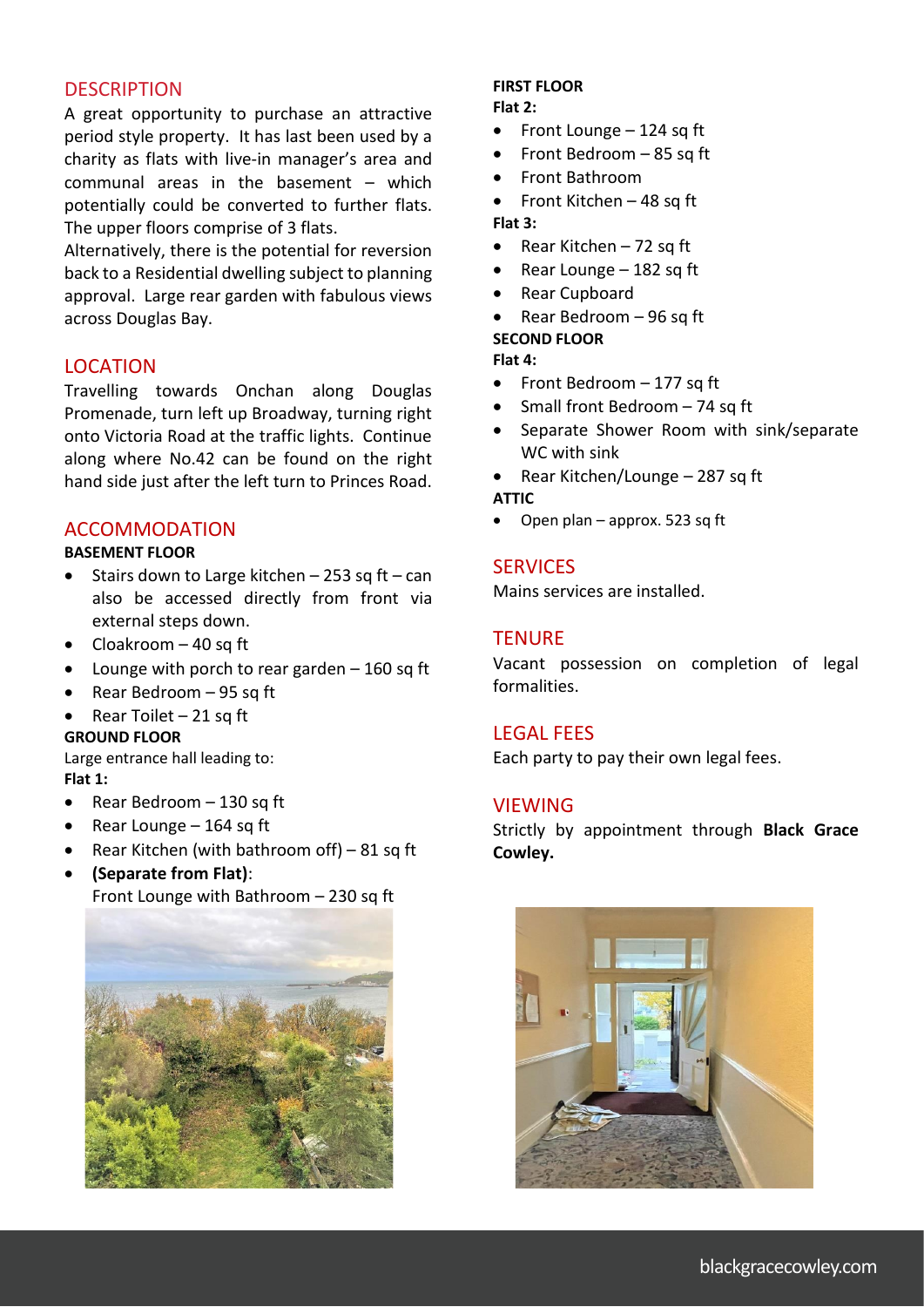









**Basement** Ground Floor